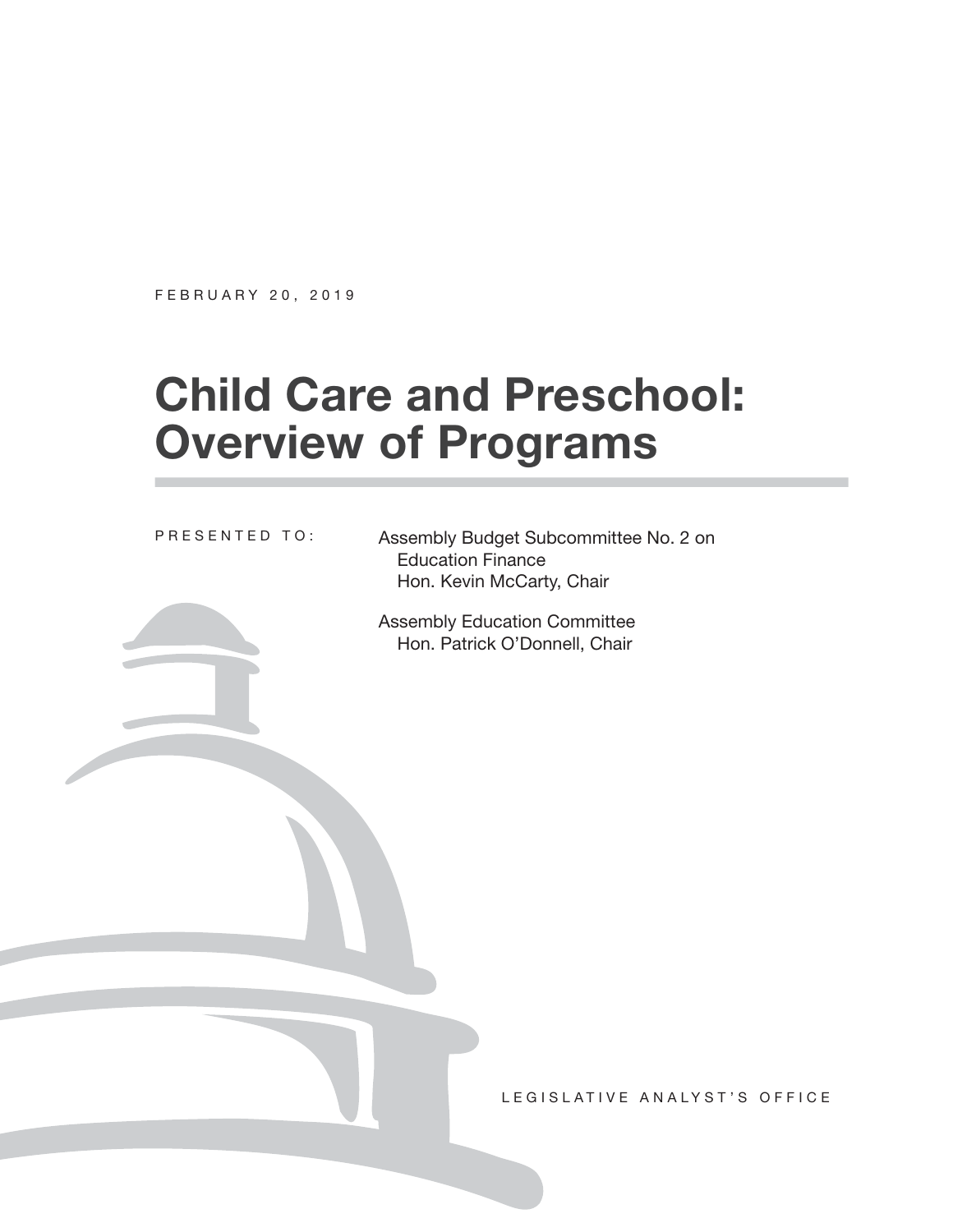# **California Subsidizes Many Child Care and Preschool Programs**

| <b>Key Eligibility Requirements</b><br>Program |                                                                                                                                                                                                    |  |  |  |
|------------------------------------------------|----------------------------------------------------------------------------------------------------------------------------------------------------------------------------------------------------|--|--|--|
| CalWORKs Child Care                            | • Family is low income.<br>· Parent(s) work or are in school.<br>• Child is under age 13.<br>· Slots are available for all eligible children.                                                      |  |  |  |
| Alternative Payment and<br>General Child Care  | • Family is low income.<br>• Parent(s) work or are in school.<br>• Child is under age 13.<br>• Slots are limited based on annual budget appropriation.                                             |  |  |  |
| State Preschool                                | • Family is low income.<br>• Child is age 3 or 4.<br>• If parent(s) work or are in school, child is eligible for full-day<br>program.<br>• Slots are limited based on annual budget appropriation. |  |  |  |
| Transitional Kindergarten                      | • Child is age 4 with a birthday between September 2 and<br>December 2.<br>• Slots are available for all eligible children.<br>• Program has no income or work requirement.                        |  |  |  |
|                                                |                                                                                                                                                                                                    |  |  |  |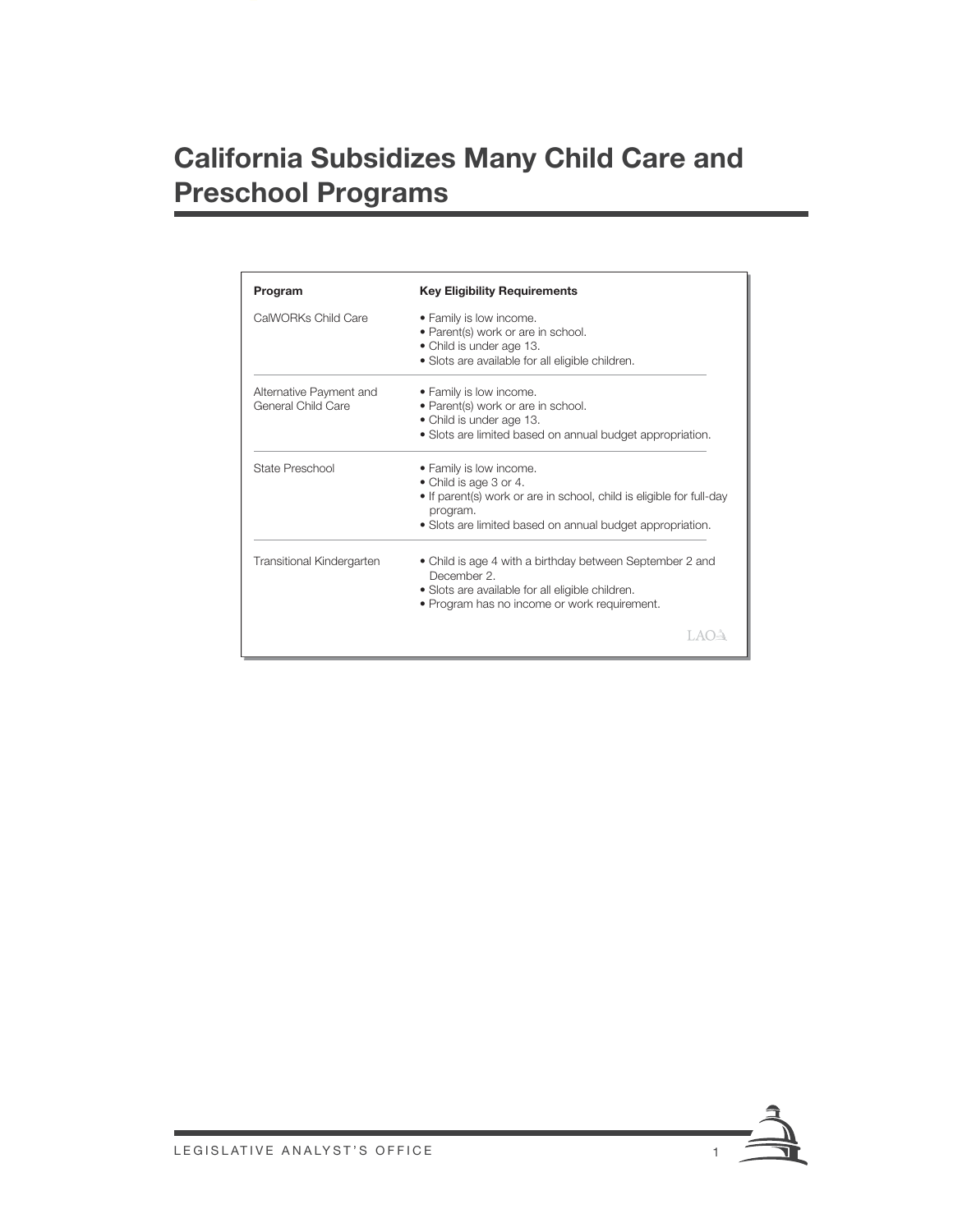# **California Serves About 470,000 Children Through These Programs**



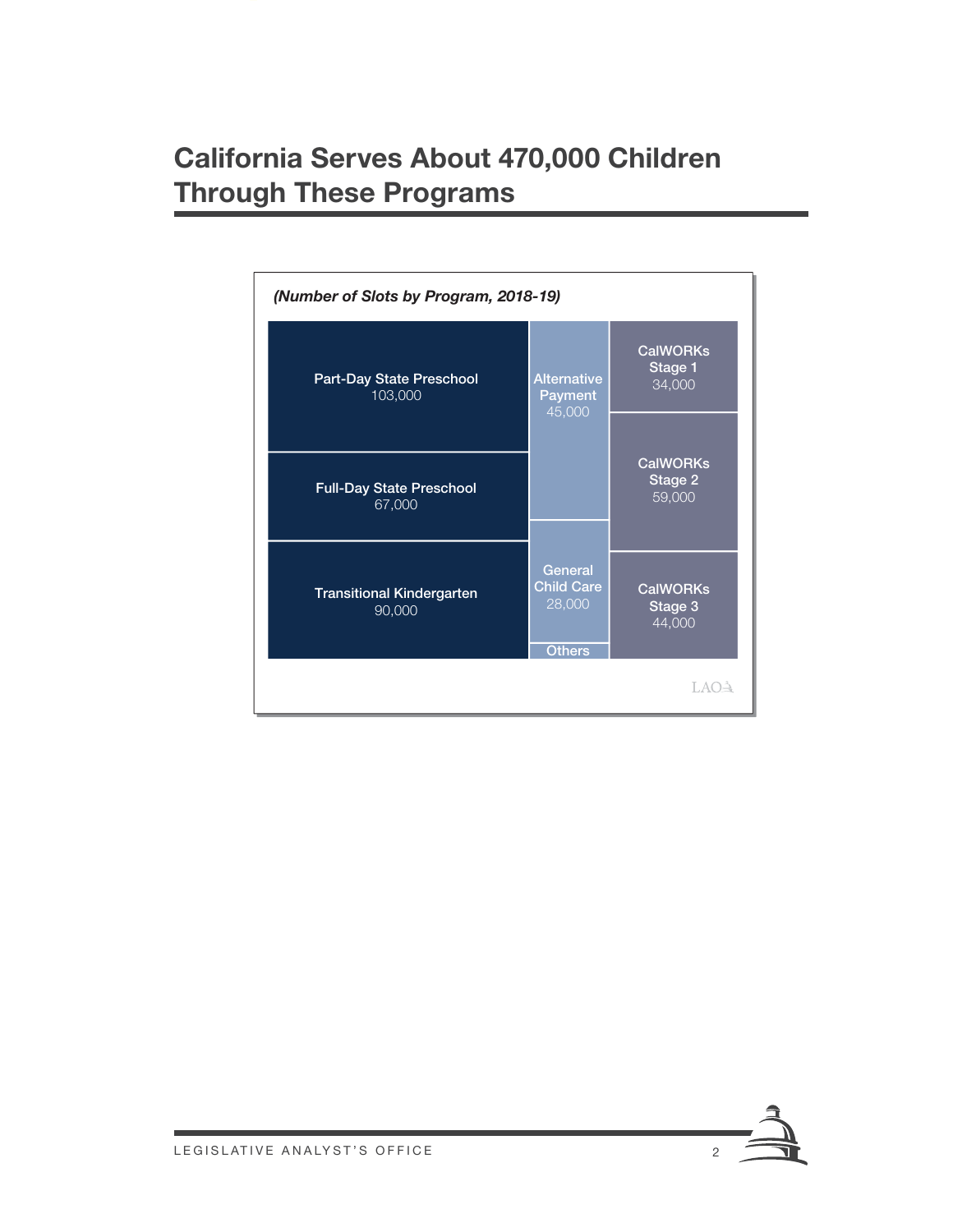## **A Closer Look at Preschool Programs in California**

|                                                                                                                                                                                                                                                                                     | <b>California</b><br><b>State Preschool</b>                                                                                                           | <b>Contract or Voucher</b><br>Programs <sup>a</sup>                            | <b>Transitional</b><br>Kindergarten                                                          | <b>Head Start</b>                                          |  |  |
|-------------------------------------------------------------------------------------------------------------------------------------------------------------------------------------------------------------------------------------------------------------------------------------|-------------------------------------------------------------------------------------------------------------------------------------------------------|--------------------------------------------------------------------------------|----------------------------------------------------------------------------------------------|------------------------------------------------------------|--|--|
| <b>Eligibility Criteria:</b>                                                                                                                                                                                                                                                        |                                                                                                                                                       |                                                                                |                                                                                              |                                                            |  |  |
| Family income<br>eligibility capb                                                                                                                                                                                                                                                   | 70 percent of state median<br>income.                                                                                                                 | 70 percent of state<br>median income.                                          | None.                                                                                        | 100 percent of<br>federal poverty<br>level.                |  |  |
| Income cap for family of<br>three (2018 -19)                                                                                                                                                                                                                                        | \$54,027                                                                                                                                              | \$54,027                                                                       | N/A                                                                                          | \$21,330                                                   |  |  |
| Work requirement                                                                                                                                                                                                                                                                    | Yes for full-day program.                                                                                                                             | Yes.                                                                           | No.                                                                                          | No.                                                        |  |  |
| Age requirement                                                                                                                                                                                                                                                                     | 3-year old and 4-year old.                                                                                                                            | Under age 13.                                                                  | 4-year olds with birthdays<br>between September 1<br>and December 1.                         | Under age 5.                                               |  |  |
| Approximate number of<br>3-year old and 4-year olds<br>served (2018-19)                                                                                                                                                                                                             | 169,000 <sup>c</sup>                                                                                                                                  | 49,000                                                                         | 90,000                                                                                       | 69,000 <sup>c</sup>                                        |  |  |
| Program Criteria:                                                                                                                                                                                                                                                                   |                                                                                                                                                       |                                                                                |                                                                                              |                                                            |  |  |
| Academic content standards                                                                                                                                                                                                                                                          | Developmentally appropriate<br>activities designed to<br>facilitate transition to<br>kindergarten.                                                    | None for voucher<br>programs. Contract<br>programs same as<br>State Preschool. | Locally developed,<br>modified kindergarten<br>curriculum.                                   | The Head Start<br>Early Learning<br>Outcomes<br>Framework. |  |  |
| Duration                                                                                                                                                                                                                                                                            | At least 6.5 hours per day,<br>250 days per year for full-day<br>program. At least three hours<br>per day, 175 days per year<br>for part-day program. | Varies based on parents'<br>work schedules.                                    | Must operate no fewer<br>than 180 days per<br>year. Hours per day<br>determined by district. | Determined by local<br>provider.                           |  |  |
| a Includes the CalWORKs child care, Alternative Payment, and General Child Care programs. Programs are offered to children birth through 12 years of age.<br><sup>b</sup> Reflects cap for 2018-19. Beginning in 2019-20, cap set to increase to 85 percent of state median income. |                                                                                                                                                       |                                                                                |                                                                                              |                                                            |  |  |

c May count children dually enrolled in State Preschool and Head Start.